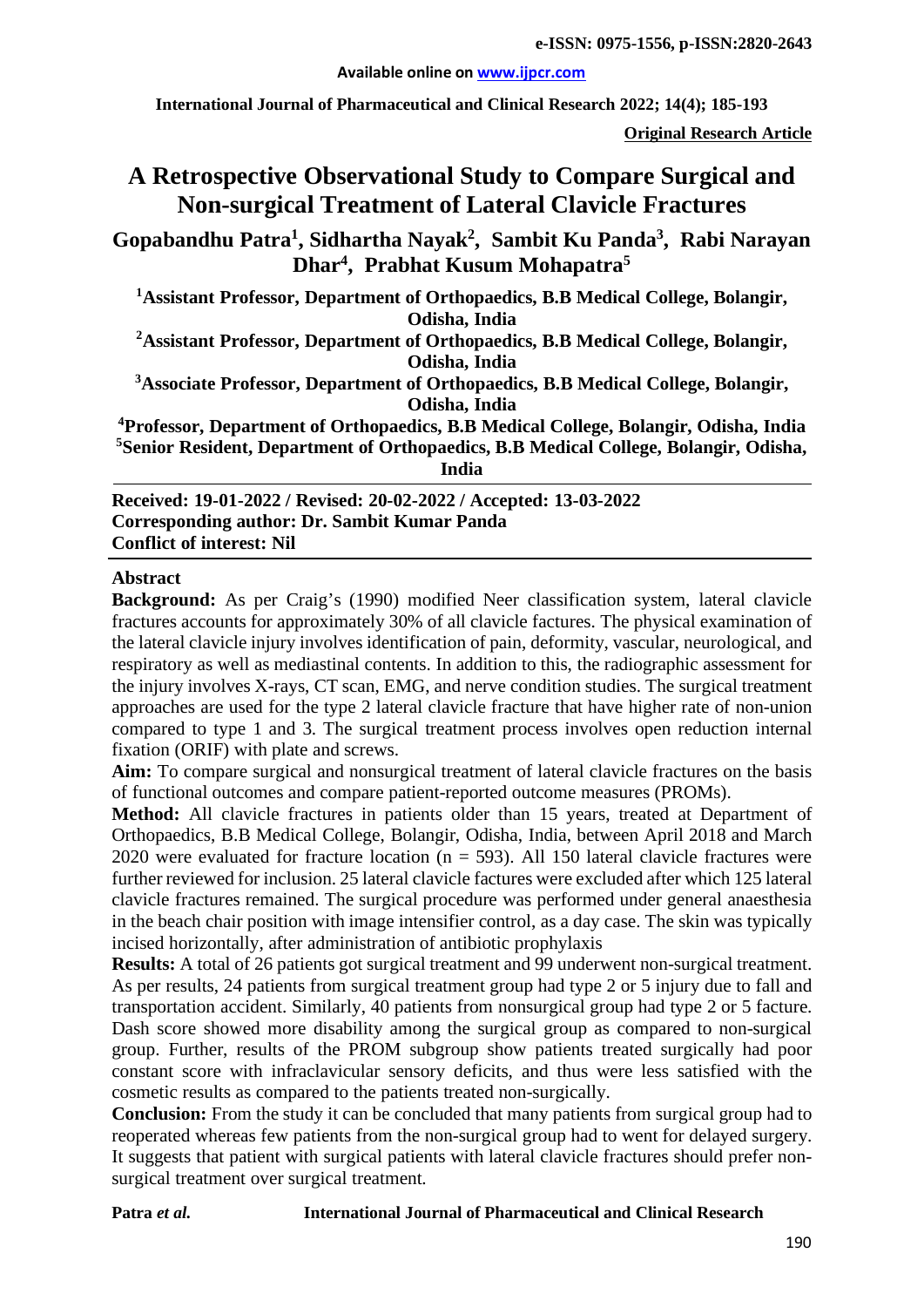#### **Keywords:** Lateral Clavicle Fracture; Neer; Treatment; Surgery; Complications

This is an Open Access article that uses a fund-ing model which does not charge readers or their institutions for access and distributed under the terms of the Creative Commons Attribution License (http://creativecommons.org/licenses/by/4.0) and the Budapest Open Access Initiative (http://www.budapestopenaccessinitiative.org/read), which permit unrestricted use, distribution, and reproduction in any medium, provided original work is properly credited.

### **Background**

There are various injuries that affect the physical and mental health of the people and influence the functions of the body. To manage these injuries and for better recovery, different types of surgical and non-surgical treatment approaches are used according to the condition of the patients[1]. Clavicle fractures are one of the most common injuries that account for 8- 15% of all fractures in children and adults. This kind of injury is caused by the direct trauma, fall on the shoulder, or fall onto an outstretched arm. This type of injury occurs at three different locations. Firstly, at midshaft clavicle fracture,[2] which accounts for 85% of all clavicle fracture. Second is lateral clavicle fracture that involves 10- 15% cases. Third is medial clavicle fractures which are rare and occur in <5% cases[3]. As per Craig's (1990)[4,5] modified Neer classification system, lateral clavicle fractures accounts for approximately 30% of all clavicle factures[6].

The lateral clavicle fracture may present similar to AC joint separation injuries that have a superior displacement of the proximal fragment. The extent of deformity depends on the amount of displacement at the fracture site. In this case, it is important to examine the entire affected extremity and assessment of the neurovascular status of the limb and look for the associated injuries[7]. The physical examination of the lateral clavicle injury involves identification of pain, deformity, vascular, neurological, and respiratory as well as mediastinal contents. In addition to this, the radiographic assessment of the injury includes X-rays, CT scan and EMG nerve condition studies[8].

The treatment of lateral clavicle injury is done using surgical and non-surgical approaches. The care professionals select the method of treatment based on the condition of the individual, age, functional demand, and type of lesion. The clavicle is first bone in the human body to begin inframembranous ossification from mesenchyme during the fifth week of fetal life[9]. The non-surgical treatment option is chosen for the patients who have higher risk of surgical complications such as high sugar, smokers, and drug users. The patients with minimal symptoms are considered for non-surgical treatment process for better recovery of lateral clavicle fracture. On the other hand, the surgical treatment approaches are used for the type 2 lateral clavicle fracture that have higher rate of non-union compared to type 1 and 3[10]. The surgical treatment process involves open reduction internal fixation (ORIF) with plate and screws. Apart from this, hook plats and pre-contoured lateral clavicle plats are also used for treating patients. These hook plats are needed for the later removal after the fracture healing[11].

Till date, limited work has been performed on comparing functional and patientreported outcome measures (PROMs) between surgical and non-surgical treatment of lateral clavicle fractures. Thus, this work is an attempt to determine which treatment approach gets an over the other for treating lateral clavicle fractures, and whether non-surgical treatment can be a better alternative for treating lateral clavicle fractures to avoid unnecessary surgery.

### **Aim**

To compare surgical and nonsurgical treatment of lateral clavicle fractures on the basis of functional outcomes and compare patient-reported outcome measures (PROMs).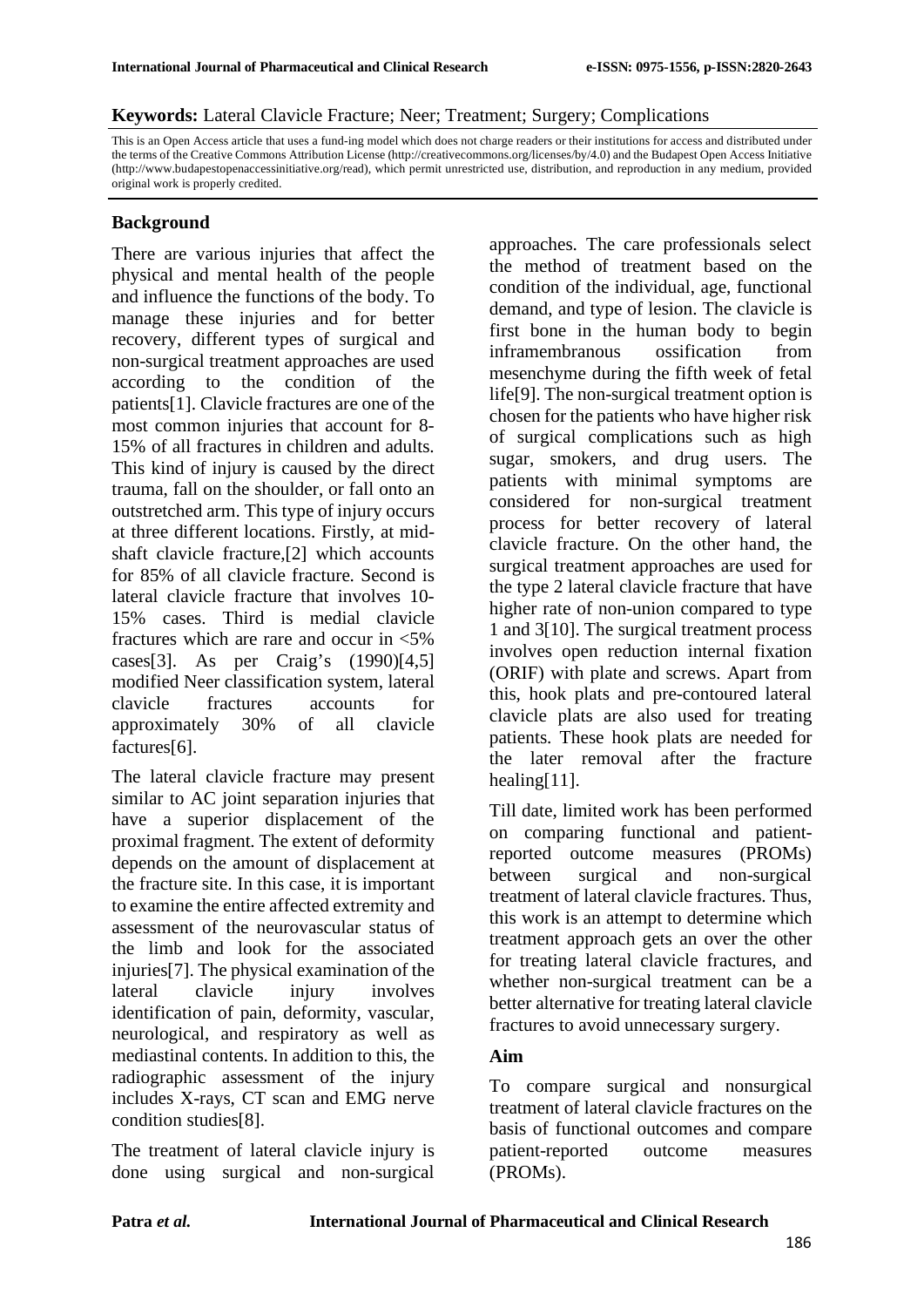### **Method and Material**

All clavicle fractures in patients older than 15 years, treated at Department of Orthopaedics, B.B Medical College, Bolangir, Odisha, India, between April 2018 and March 2020 were evaluated for fracture location ( $n = 593$ ). All 150 lateral clavicle fractures were further reviewed for inclusion. 25 lateral clavicle fractures were excluded after which 125 lateral clavicle fractures were considered for the study. All study patients were assessed by reviewing patient records and anteroposterior and 45 degrees tilted cephalic radiographic images, at a minimum of 6 months after the injury. Patient records were examined for epidemiology and baseline characteristics, fracture classification according to treatment, complications in the form of infections, late skin penetrations or subsequent peri-implant fractures, as well as reoperations and polytrauma. Nonunions were classified as fractures with a lack of bone bridging if seen in the outpatient clinic ≥3 months postinjury, which was the limit used by the operating surgeon in each case of diagnosed nonunion or as an unexpected finding after plate removal. At the follow-up, Constant score[12], Disabilities of the Arm, Shoulder and Hand (DASH) score[13], and Visual Analog Scale[14] was recorded through questionnaire-based interview to determine the satisfaction with the cosmetic results and presence of any sensory deficits. Only 12 patients from surgical group and 20 patients from non-surgical group accepted the invitation of follow-up.

### position with image intensifier control, as a day case. The skin was typically incised horizontally; after administration of antibiotic prophylaxis (cloxacillin 2 g, singular or double dose), the fracture was reduced and secured with one of 3 implants (an anatomical lateral clavicle plate with or without supplementary fixation to the coracoid process or a hook plate) chosen by the operating orthopaedic surgeon based on the surgeon's preference and the fracture pattern. Postoperatively, active assisted range of motion below shoulder level with <1 kg of load was allowed during the first 6 weeks after surgery and a sling was used for comfort. Follow-up, comprising radiographic and clinical assessment, typically occurred 6–8 weeks after treatment.

Nonsurgical treatment consisted of a sling for comfort and free movement as tolerated. When fracture stability was questionable. clinical and radiographic follow-up was performed after 7–10 days. If further displacement had not occurred, nonsurgical treatment was continued without further follow-up.

## **Statistical method**

Data was summarized by treatment groups using means, medians, first and third quartiles, confidence intervals, and SDs, where applicable. The Wilcoxon rank-sum test was used to compare means and medians of nonnormally distributed data. The  $\chi^2$  test was used to examine differences between categorial variables.

### **Results**

### **Treatment methods**

The surgical procedure was performed under general anaesthesia in the beach chair

| <b>Characteristics</b> | <b>Surgical treatment</b> | <b>Non-surgical treatment</b> |
|------------------------|---------------------------|-------------------------------|
| Patients               | 26                        | QQ                            |
| Mean age               | $42 (SD = 17.25)$         | $60(SD = 23.65)$              |
| <b>Sex</b>             |                           |                               |
| Male                   |                           |                               |

#### **Table 1: Demographic of study population**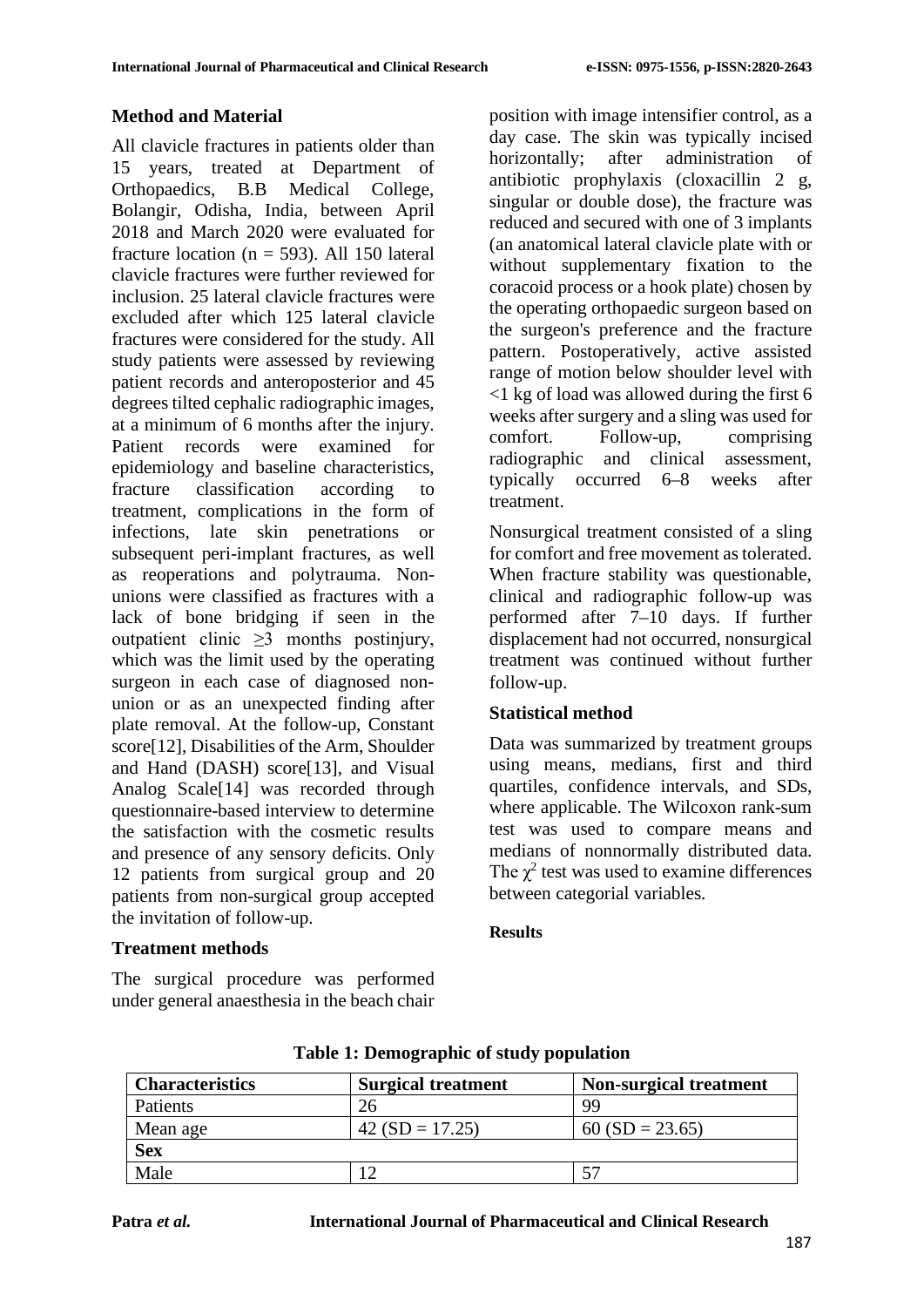| Female                    | 14               | 42             |  |  |
|---------------------------|------------------|----------------|--|--|
| Injury type               |                  |                |  |  |
| Fall                      | 3                | 58             |  |  |
| <b>Transport accident</b> | 19               | 24             |  |  |
| Bicycle                   | 11               | 21             |  |  |
| Motorcycle                | $\overline{4}$   |                |  |  |
| Car                       | 3                | $\overline{0}$ |  |  |
| Horse riding              | 1                | $\overline{2}$ |  |  |
| Sports injury             | 1                | $\overline{2}$ |  |  |
| Other                     | $\boldsymbol{0}$ | $\overline{4}$ |  |  |
| Concurrent fracture       | 3                | 11             |  |  |
| <b>Side</b>               |                  |                |  |  |
| Left                      | 15               | 50             |  |  |
| Right                     | 11               | 49             |  |  |
| Open fracture             | $\overline{0}$   | $\overline{0}$ |  |  |
| <b>Fracture type</b>      |                  |                |  |  |
| $\mathbf{1}$              | $\mathbf{1}$     | 57             |  |  |
| $\boldsymbol{2}$          | 17               | 29             |  |  |
| 2A                        | 11               | 14             |  |  |
| 2B                        | 6                | 15             |  |  |
| $\mathfrak{Z}$            | $\mathbf{1}$     | $\overline{2}$ |  |  |
| 5                         | $\overline{7}$   | 11             |  |  |

Table 1 provides information related to 26 patients who underwent surgical treatment and 99 patients who underwent nonsurgical treatment. There were 12 males and 14 females in surgical treatment and

57 males and 42 females in nonsurgical treatment. Further, 19 patients for surgical and 24 patients for nonsurgical treatment had injuries caused by transportation accidents.

**Table 2: Demographics of Neer Type II and V Fractures**

| <b>Characteristics</b>    | <b>Surgical</b>  | Non-surgical    |
|---------------------------|------------------|-----------------|
| Patients                  | 24               | 40              |
| Mean age                  | $42(SD = 17.65)$ | 63 (SD = 19.28) |
| <b>Sex</b>                |                  |                 |
| Male                      | 12               | 23              |
| Female                    | 12               | 17              |
| Injury type               |                  |                 |
| Fall                      | 3                | 20              |
| <b>Transport accident</b> | 20               | 16              |
| Bicycle                   | 11               | 13              |
| Motorcycle                | $\overline{4}$   |                 |
| Car                       | 3                | $\theta$        |
| Horse riding              | $\overline{2}$   | $\overline{2}$  |
| Other                     | $\overline{0}$   | 3               |
| Sports injury             | 1                | 1               |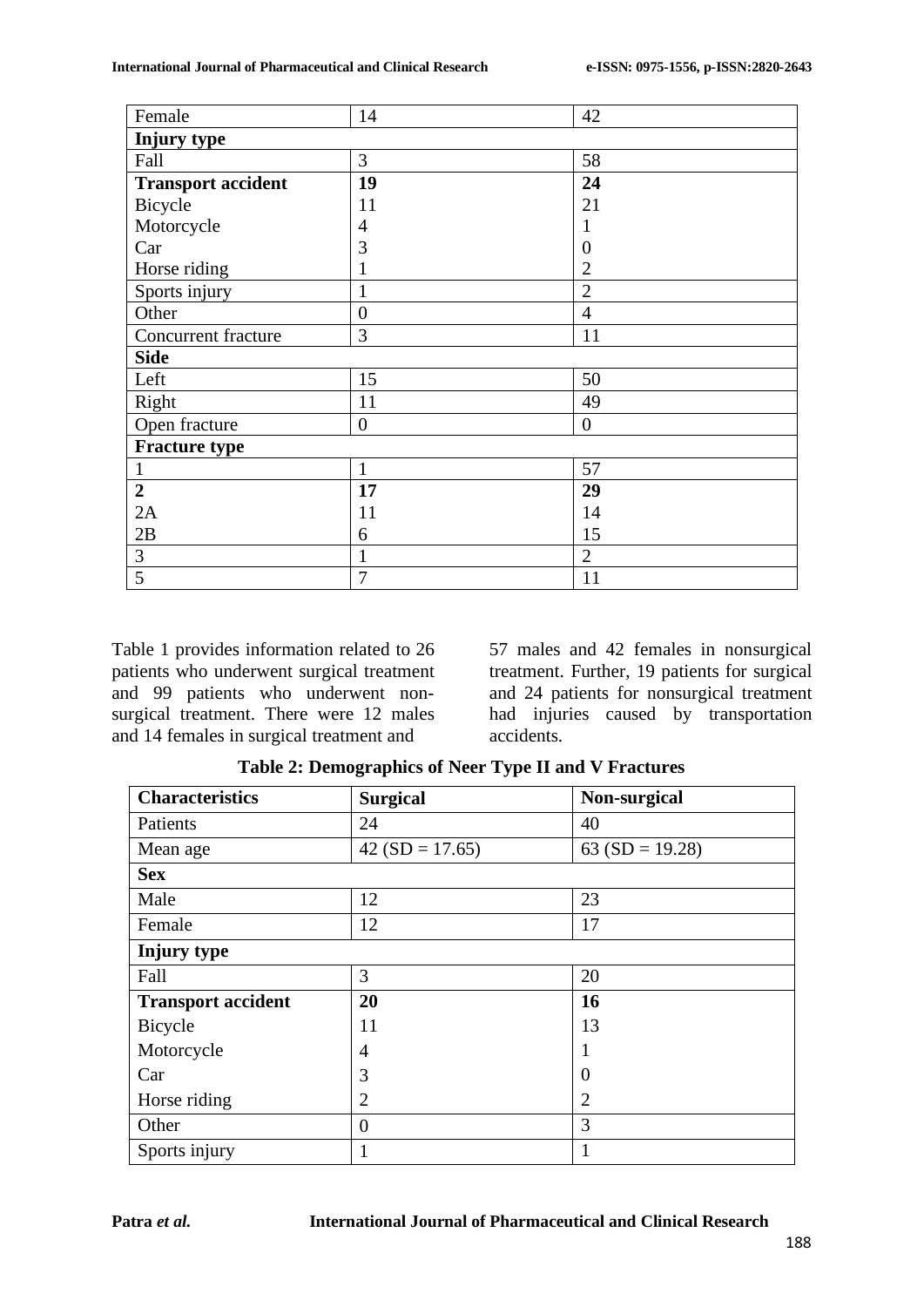Table 2 represents demographics of type 2 and 5 level lateral clavicle injury patents. According to analysis, 24 patients from surgical treatment group had type 2 or 5 injury due to fall, transportation accident and sports injury. Similarly, 40 patients

from nonsurgical group had type 2 or 5 facture. The classification of group involves 12 males and 12 females in surgical group and 23 males and 17 females in nonsurgical group.

| Table 3: Initially Surgically Treated Fractures by Fracture Classification Including |                        |  |
|--------------------------------------------------------------------------------------|------------------------|--|
|                                                                                      | <b>Surgical Method</b> |  |

| <b>Classification</b> | Total, $n$ $(\%)$ | <b>Anatomical</b><br>lateral clavicle<br>plate | <b>Plate</b><br>and<br>suture anchor | <b>Hook</b> plate |
|-----------------------|-------------------|------------------------------------------------|--------------------------------------|-------------------|
|                       | 1(3.8)            |                                                |                                      |                   |
| $\overline{2}$        | 17(65.3)          | 10                                             | 4                                    |                   |
| 2A                    | 11 (64.70)        | 8                                              | 2                                    |                   |
| 2B                    | 6(35.29)          | 2                                              | 2                                    |                   |
| 3                     | 1(3.8)            |                                                | 0                                    |                   |
|                       | 7(26.9)           | 2                                              | $\mathcal{D}_{\mathcal{A}}$          |                   |
| <b>Total</b>          | 26                | 14                                             | 6                                    | 6                 |

Table 3 shows classification of the surgical treatment patients who has received different surgical processes for recovery. There were 26 such patients, out of which

14 were treated with Anatomical lateral clavicle plate, 6 with Plate and suture anchor, and 6 with Hook plate.

**Table 4: Complications and Reoperations in Initially Surgically and Non-surgically Treated Patients**

| <b>Outcome</b>      | Surgical treatment<br>$(n=26)$ | <b>Outcome</b>      | Non-surgical<br>treatment $(n=99)$ |
|---------------------|--------------------------------|---------------------|------------------------------------|
| Implant failure     |                                | <b>Malunions</b>    | 4                                  |
| Non-union           |                                | Non-union           |                                    |
| Reoperations        | 6                              | Delayed surgery     |                                    |
| Other complications | $\theta$                       | Other complications | $\Omega$                           |

Table 4 shows outcome of both treatment groups using the distinct classification. According to analysis, out of 26 patients from surgical treatment group, 3 patients had complications related to implant failure, 1 patient had Non-union

complication, and 6 patients had to be Reoperated. On the other hand, out of 99 patients from nonsurgical group, it has found that 4 patients had issues related to Malunions, 3 patients had Non-union, and 3 patients had to undergo Delayed surgery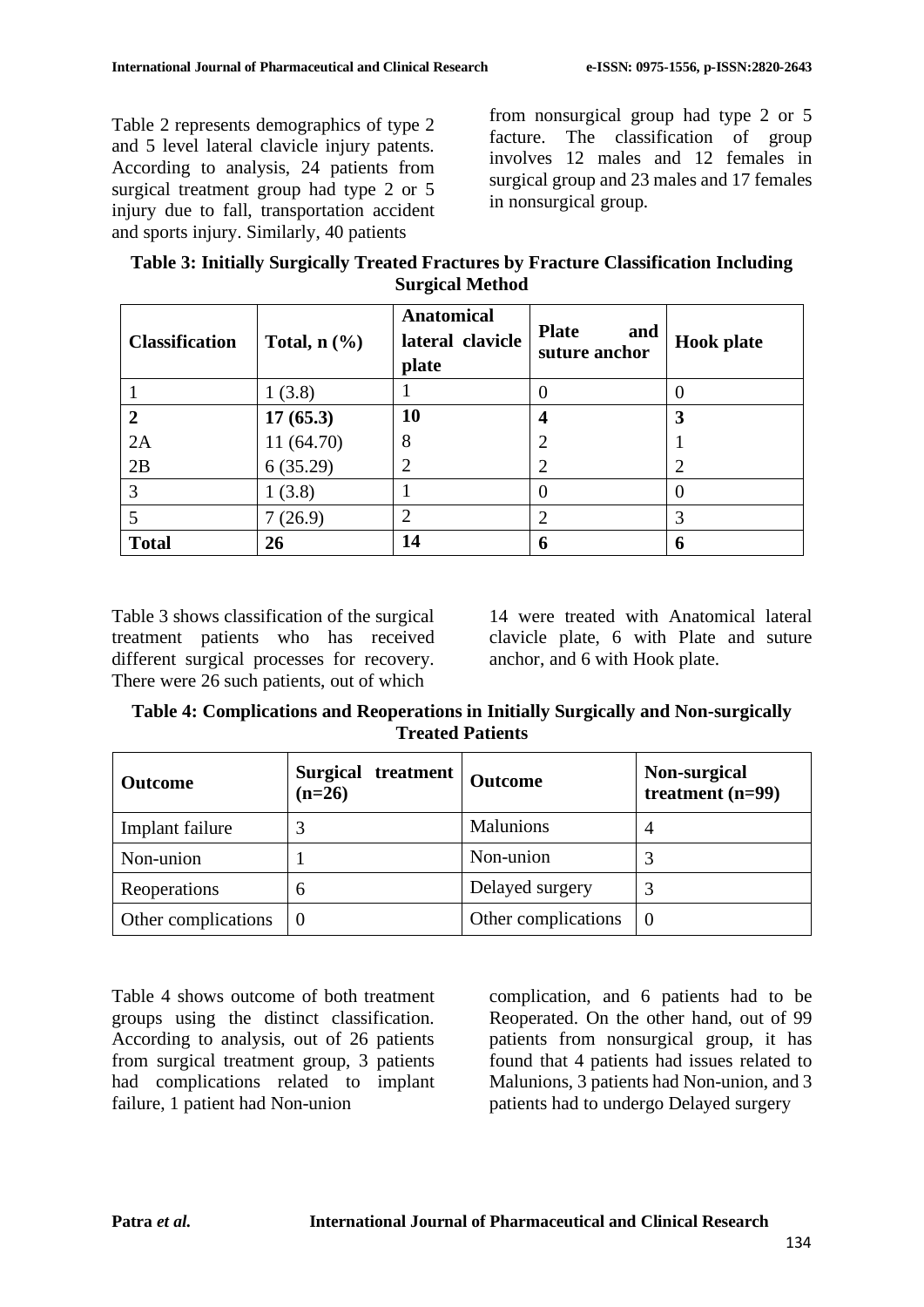| <b>Outcome</b>                                 | <b>Surgical</b><br>treatment $(N=11)$ | <b>Nonsurgical</b><br>treatment $(N=9)$ | <b>P</b> -<br>value |
|------------------------------------------------|---------------------------------------|-----------------------------------------|---------------------|
| DASH score, mean (SD)                          | 8.4(9.4)                              | 1.6(2.2)                                | 0.27                |
| Constant score, mean (SD)                      | 82 (13.8)                             | 96(5.4)                                 | 0.01                |
| Persistent infractavicular sensory deficit   6 |                                       |                                         | 0.08                |
| VAS cosmetic satisfaction                      | $5.9(3.0-8.4)$                        | $9.4(8.8-9.8)$                          | 0.05                |

**Table 5: Functional and Patient-Reported Outcome Measures in Patients with Neer Type II and V Lateral Clavicle Fractures in the Subgroup of Patients on follow-up**

Only 12 patients from surgical group and 20 patients from non-surgical group accepted the invitation of follow-up. As per the analysis, one of these 12 patients was the only patient in the study who had received surgical treatment for a Neer type I fracture. The other 11 had fracture types IIA ( $n = 4$ ), IIB ( $n = 3$ ), or V ( $n = 4$ ). Of the 20 non-surgically treated patients, 10 had type I fractures and 1 had a type III fracture, whereas the remaining 9 had type IIA ( $n =$ 3), IIB ( $n = 3$ ), or V ( $n = 3$ ) fractures. There was no significant difference in DASH score between the groups. However, Constant score of non-surgically treated patients was significantly better as compared to surgically treated patients. Also, many patients from surgical group experienced Persistent infraclavicular sensory deficit and were also not satisfied with the cosmetic results.

## **Discussion**

### **Main findings and demographics**

The lateral clavicle fracture may present similar to AC joint separation injuries that have a superior displacement of the proximal fragment. In addition to this, the extent of deformity depends on the amount of displacement at the fracture site. In this case, it is important to examine the entire affected extremity and assessment of the neurovascular status of the limb and look for the associated injuries[15].

The non-surgical treatment option is chosen for the patients who had higher risk of surgical complications such as high sugar, smokers, and drug users. Whereas patients with minimal symptoms were considered for non-surgical treatment for the better recovery of the lateral clavicle fracture. The surgical treatment approaches were used for type 2 lateral clavicle fracture that have higher rate of non-union compared to type 1 and 3. The study had considered total 125 patients divided in two groups, surgical and nonsurgical treatment. There were 12 males and 14 females in surgical treatment and 57 males and 42 females in nonsurgical treatment. Further, in this study, many of the injuries were due to transportation accidents; 19 patients form surgical and 24patients form nonsurgical treatment  $group[11]$ .

## **Initial treatment**

Further, study shows that 24 patients from surgical treatment group had type 2 and 5 injury due to fall and transportation accident. Similarly, 40 patients from nonsurgical group had type 2 and 5 facture. As per the study of Kuner et al., (2019)[16], the only type I fracture that was treated surgically had a large posterior translation causing a subluxation of the AC-joint. Our rate of initial surgical treatment of Neer type II fractures of 65% and Neer type V of 27% was low compared with a rate close to  $100\%$ <sup>[17,18,19</sup>].

## **Reoperation and delayed surgery**

According to outcome of current study, out of 26 patients from surgical treatment group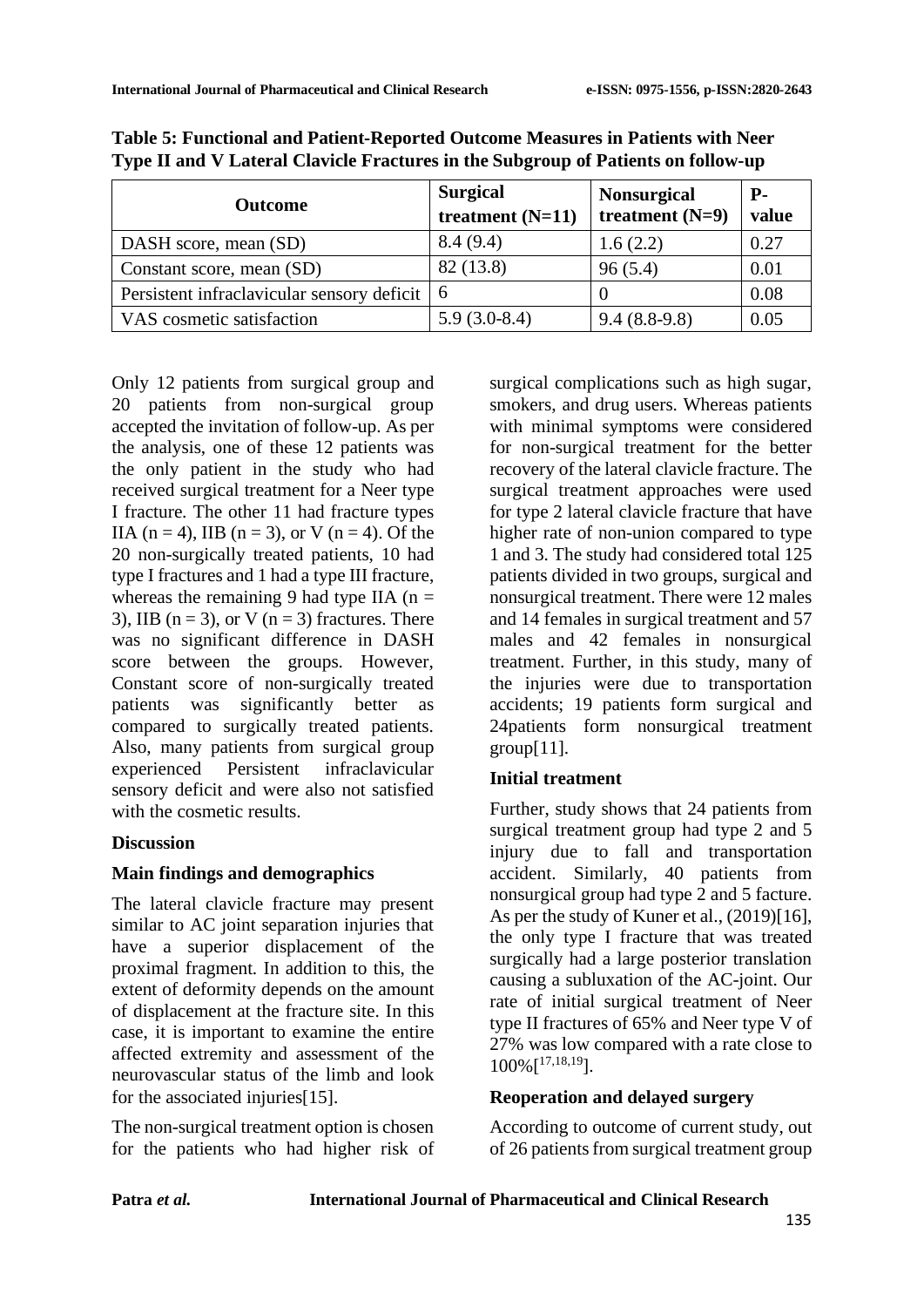3 patients had complications related to implant failure, 1 had Non-union, and 6 had to Reoperated. On the other hand, out of 99 patients from nonsurgical group, 4 patients had issues related to Malunions, 3 patients had Non-union, and 3 patients had the Delayed surgery. In the study by Wiesel et al., (2018)[20] on Neer type II lateral clavicle fractures, 22 fractures were treated with hook plates, 16 fractures with superior locking plates with suture augmentation. There was 1 non-union in each of the 2 treatment modalities[21,22,23]. Because of the absence of late routine follow-up, we could not assess the malunion frequency [24,25,26].

### **Measures of PROM subgroup**

According to analysis, the nonsurgical treated patients with Neer type 2 and 5 fracture has the better constant score compare to initially surgical treated patients. The analysis has shown the differences in constant score between surgical and nonsurgical treated patients but there was no significant difference in the DASH score between the groups. In addition to this,[27] of the 20 nonsurgically treated patients, 10 had type I fractures and 1 had a type III fracture, whereas the remaining 9 had type IIA ( $n =$ 3), IIB ( $n = 3$ ), or V ( $n = 3$ ) fractures. The study of Li et al., (2019) has found that clavicle fracture is largely reported in the patients as per the outcome 19% to 55% patients were treated with surgical approach for better recovery[1,2].

### **Conclusion**

From the study outcome and analysis, it can be concluded that surgical patients with Neer type 2 and 5 fracture had worse constant scores and complained of infraclavicular sensory deficits and less satisfied with the cosmetic results compare to nonsurgical treatment patients. Dash score showed more disability among the surgical group as compared to non-surgical

group. Further, results of the PROM subgroup show patients treated surgically had poor constant score with infraclavicular sensory deficits, and thus were less satisfied with the cosmetic results as compared to the patients treated non-surgically. Thus, the study concludes that nonsurgical treatment of Neer type 2 and 5 fracture can be a better alternative of the surgical approach for better recovery.

### **References**

- 1. Singh, A., Schultzel, M., Fleming, J.F. and Navarro, R.A., 2019. Complications after surgical treatment of distal clavicle fractures. Orthopaedics & Traumatology: Surgery & Research, 105(5), pp.853-859.
- 2. Lopiz, Y., Checa, P., García-Fernández, C., Valle, J., Vega, M.L. and Marco, F., 2019. Complications with the clavicle hook plate after fixation of Neer type II clavicle fractures. International orthopaedics, 43(7), pp.1701-1708.
- 3. Herteleer, M., Winckelmans, T., Hoekstra, H. and Nijs, S., 2018. Epidemiology of clavicle fractures in a level 1 trauma center in Belgium. European journal of trauma and emergency surgery,  $44(5)$ , pp.717-726.
- 4. Craig EV. Fractures of the clavicle. In: Rockwood CA, Matsen FA, eds. The Shoulder. Philadelphia, PA: WB Saunders; 1990:367–412.
- 5. Neer CS II. Fracture of the distal clavicle with detachment of the coracoclavicular ligaments in adults. J Trauma. 1963;3:99–110.
- 6. Kihlström C, Möller M, Lönn K, et al. Clavicle fractures: epidemiology, classification and treatment of 2 422 fractures in the Swedish Fracture Register; an observational study. BMC Musculoskelet Disord. 2017;18: 82.
- 7. Frima, H., van Heijl, M., Michelitsch, C., van Der Meijden, O., Beeres, F.J., Houwert, R.M. and Sommer, C., 2020. Clavicle fractures in adults; current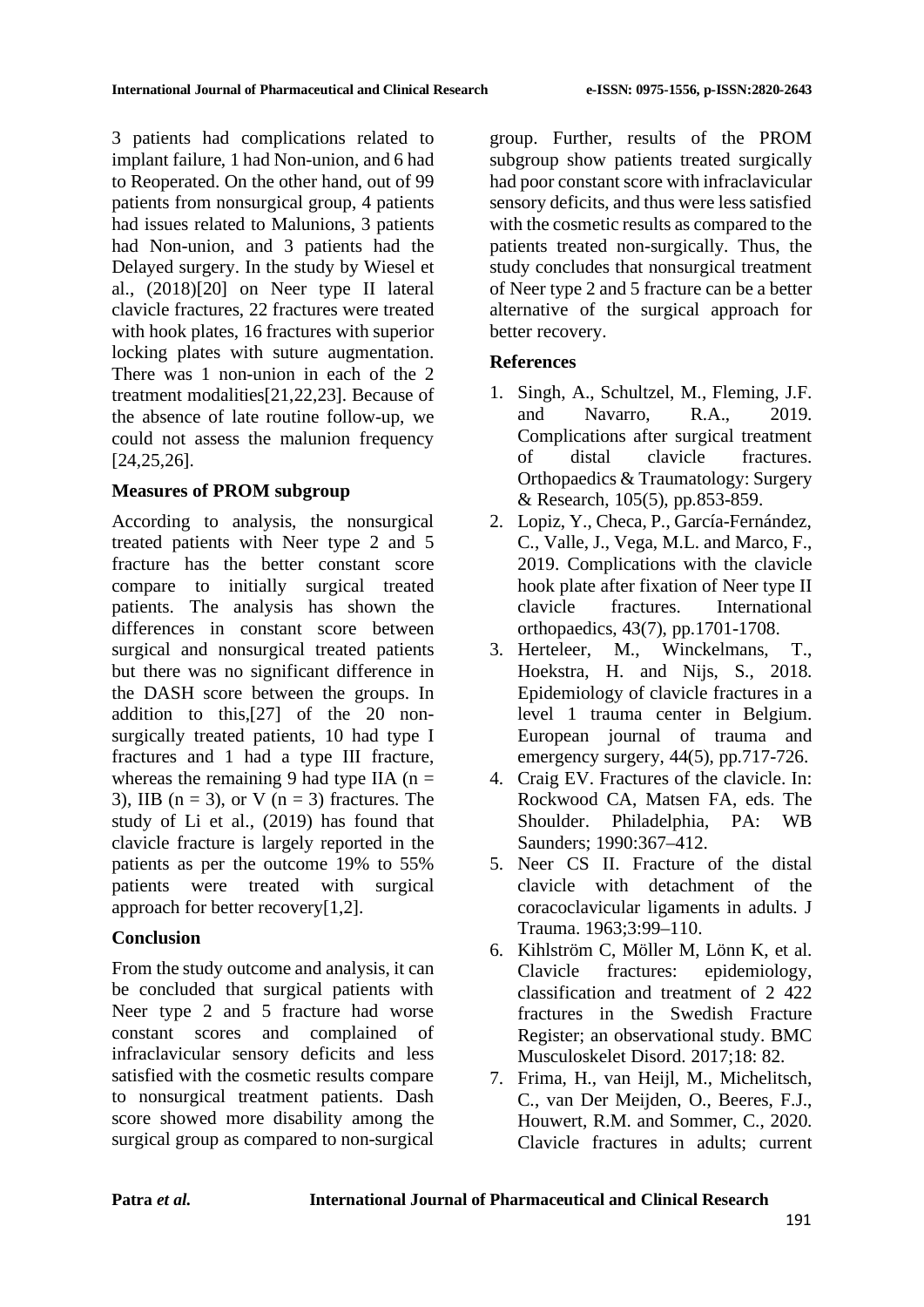concepts. European Journal of Trauma and Emergency Surgery, 46(3), pp.519- 529.

- 8. Kapicioglu, M., Erden, T., Bilgin, E. and Bilsel, K., 2021. All arthroscopic coracoclavicular button fixation is efficient for Neer type II distal clavicle fractures. Knee Surgery, Sports Traumatology, Arthroscopy, 29(7), pp.2064-2069.
- 9. Ropars, M., Thomazeau, H. and Huten, D., 2017. Clavicle fractures. Orthopaedics & Traumatology: Surgery & Research, 103(1), pp.S53-S59.
- 10. Kihlström, C., Möller, M., Lönn, K. and Wolf, O., 2017. Clavicle fractures: epidemiology, classification and treatment of 2 422 fractures in the Swedish Fracture Register; an observational study. BMC musculoskeletal disorders, 18(1), pp.1- 9.
- 11. Kihlström, C., Hailer, N.P. and Wolf, O., 2021. Surgical Versus Nonsurgical Treatment of Lateral Clavicle Fractures: A Short-Term Follow-Up of Treatment and Complications in 122 Patients. Journal of Orthopaedic Trauma, 35(12), pp.667-672.
- 12. Constant CR, Murley AH. A clinical method of functional assessment of the shoulder. Clin Orthop Relat Res. 1987:160–164.
- 13. Kennedy CA, Beaton DE, Solway S, et al. Disabilities of the Arm, Shoulder and Hand (DASH). In: The DASH and Quick DASH Outcome Measure User's Manual. 3rd ed. Toronto, Canada: Institute for Work & Health; 2011.
- 14. R Development Core Team. R: A Language and Environment for Statistical Computing. Vienna, Austria: R Foundation for Statistical Computing; 2020. Available at: http://www.R-project.org. Accessed February 17, 2021.
- 15. Mochizuki, Y., Kaneko, T., Kawahara, K., Toyoda, S., Ikegami, H. and Musha,

Y., 2019. Outcome of arthroscopyassisted treatment for distal clavicle fractures. Archives of orthopaedic and trauma surgery, 139(10), pp.1393- 1398.

- 16. Kuner, E., Beeres, F.J., Babst, R. and Schoeniger, R., 2019. Which lateral clavicle fractures can be treated by an arthroscopic-assisted endobutton procedure? An analysis of risk factors. Archives of orthopaedic and trauma surgery, 139(3), pp.331-337.
- 17. Brereton, D.S., Robker, J.G., Gamez, M., Burkhead, W.Z. and Moen, T.C., 2020. Clinical and radiographic outcomes of a transosseous suture technique for displaced lateral clavicle fractures. Journal of Shoulder and Elbow Surgery, 29(7), pp.S101-S106.
- 18. Cho, C.H., Kim, B.S., Kim, D.H. and Jung, G.H., 2020. Posterior Displacement and Angulation of Displaced Lateral Clavicle Fractures: A 3-Dimensional Analysis. Orthopaedic Journal of Sports Medicine, 8(11), p.2325967120964485.
- 19. Ahrens, P.M., Garlick, N.I., Barber, J. and Tims, E.M., 2017. The clavicle trial: a multicenter randomized controlled trial comparing operative with nonoperative treatment of displaced midshaft clavicle fractures. JBJS, 99(16), pp.1345-1354.
- 20. Wiesel, B., Nagda, S., Mehta, S. and Churchill, R., 2018. Management of midshaft clavicle fractures in adults. JAAOS-Journal of the American Academy of Orthopaedic Surgeons, 26(22), pp.e468-e476.
- 21. Stenson, J. and Baker, W., 2021. Classifications in Brief: The Modified Neer Classification for Distal-third Clavicle Fractures. Clinical Orthopaedics and Related Research®, 479(1), pp.205-209.
- 22. Hsu, K.H., Tzeng, Y.H., Chang, M.C. and Chiang, C.C., 2018. Comparing the coracoclavicular loop technique with a